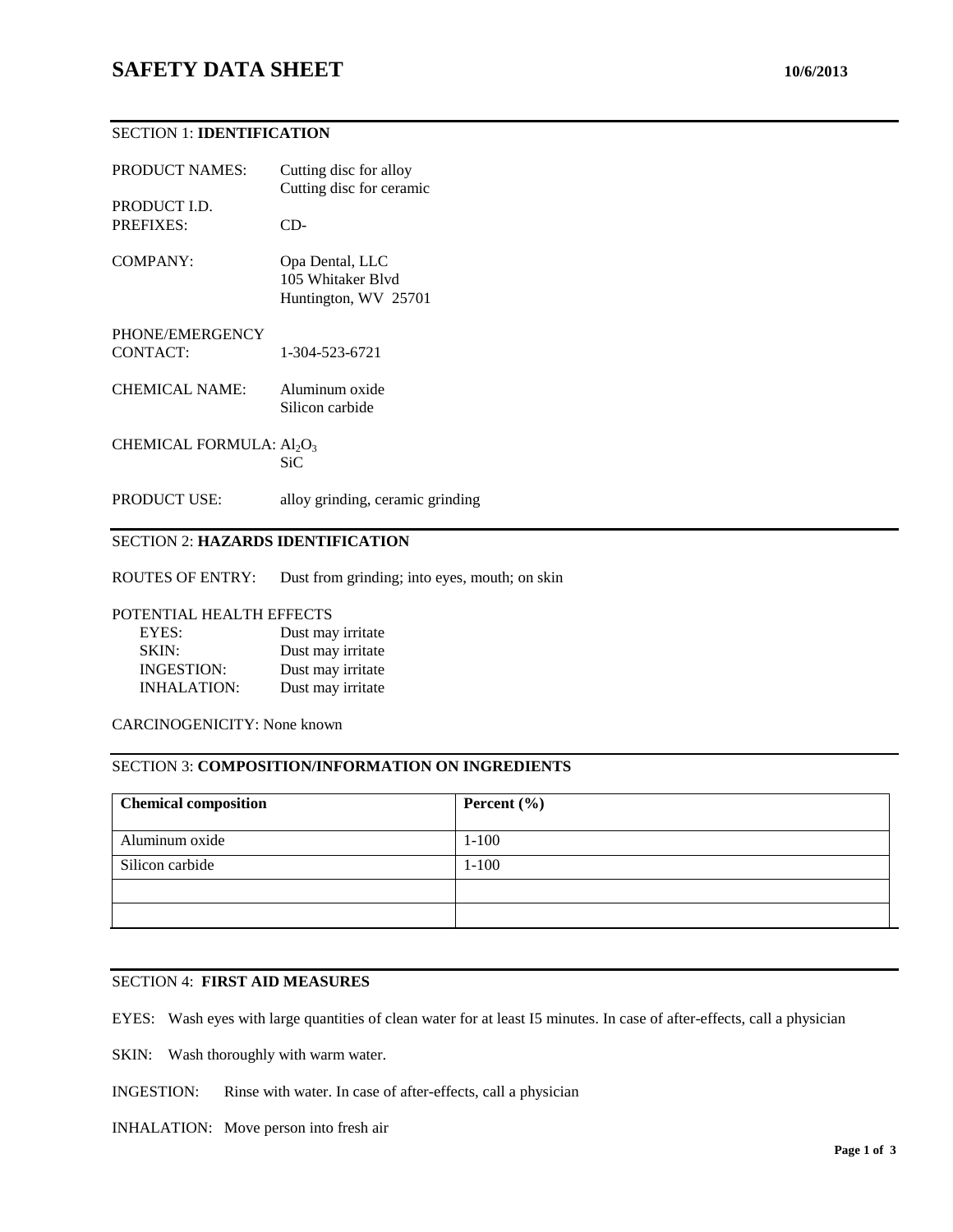# SECTION 5: **FIRE-FIGHTING MEASURES**

NFPA HAZARD CLASSIFICATION HEALTH: 1

FLAMMABILITY: 0 REACTIVITY: 0 OTHER: 0

EXTINGUISHING MEDIA: Normal exstinguishing media

### SECTION 6: **ACCIDENTAL RELEASE MEASURES**

Avoid discharge into drains or surface water. Normal clean up.

#### SECTION 7: **HANDLING AND STORAGE**

HANDLING: Only adequately trained personnel should handle this product. Keep out of reach of children. Usual hygienic measures are necessary. When using, do not eat, drink, or smoke. Provide adequate local ventilation, suction unit, and respirator, especially in case of dust exposure.

#### STORAGE:

No special requirements for place of storage and containers. No further indications necessary for storage, no restrictions for storage with other products.

### SECTION 8: **EXPOSURE CONTROLS/PERSONAL PROTECTION**

Provide adequate local ventilation. Prepare material in proximity to an air suction unit. Use a dust protection mask. Avoid inhalation of dust. Avoid dust built-up. Safety eyewear necessary.

| Aluminum oxide  | OSHA Exposure limit (PEL): $15 \text{ mg/m}^3$ (Total Dust)  |
|-----------------|--------------------------------------------------------------|
| Silicon carbide | OSHA Exposure limit (PEL): 15 mg/m <sup>3</sup> (Total Dust) |

# SECTION 9: **PHYSICAL AND CHEMICAL PROPERTIES**

| Appearance   | Red/brown/green disc |
|--------------|----------------------|
| Odor         | odorless             |
| Meting point | $2,072$ °C           |
| Solubility   | Not soluble in water |
|              |                      |
|              |                      |